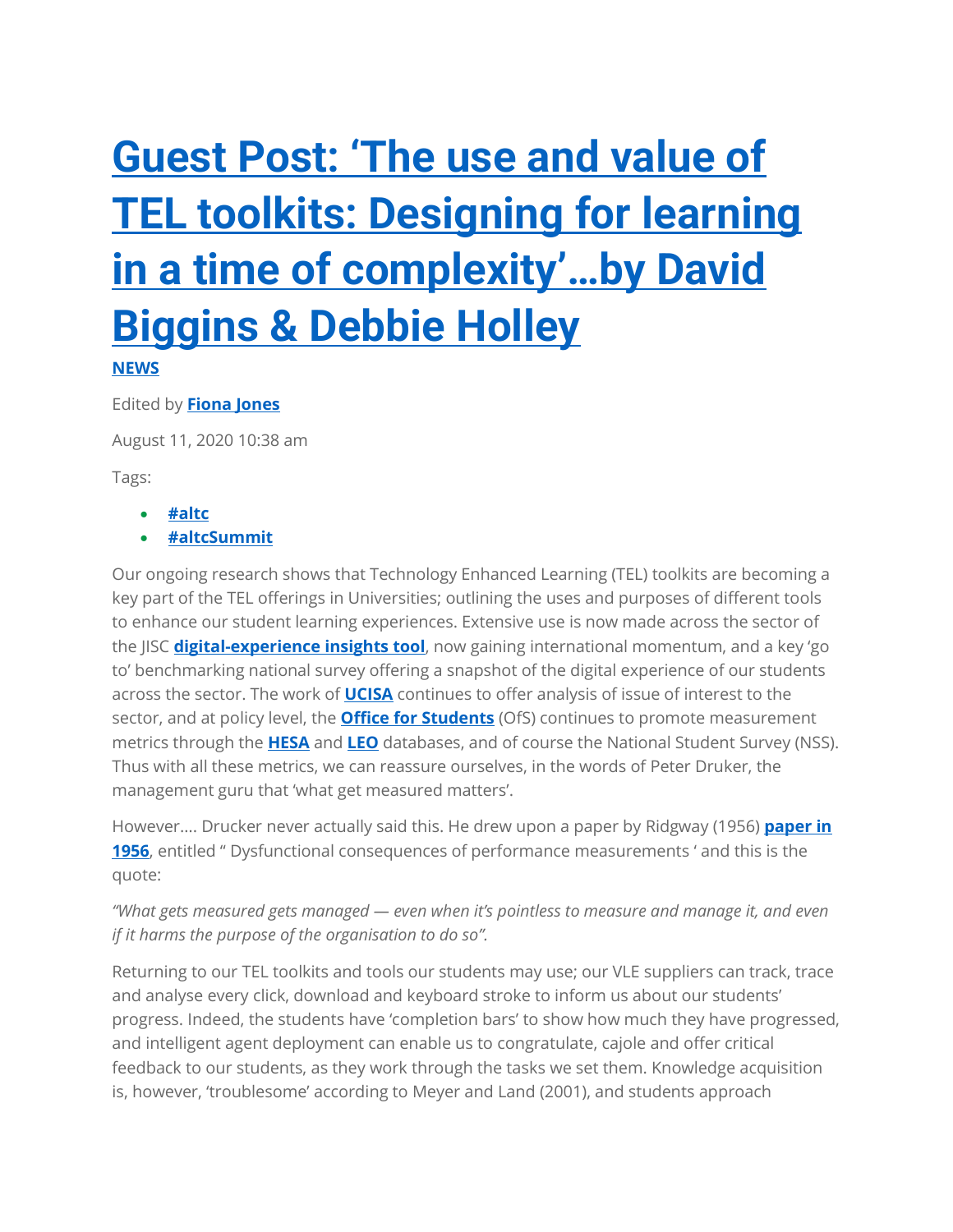threshold concepts to their learning at different times, making the march of digital knowledge acquisition a little more problematic than first anticipated. It is the underpinning pedagogy of our disciplines, that enables us to support our students as they 'learn how to learn', and we can best support them by using TEL tools, not as proxy for progress, but as a fluid, student-centred set of tools that enables a diverse cohort of students to find their pathway to study success.

Last year at ALT, we presented our work on hidden learning spaces, the result of surveying students on their use of the VLE. Our findings showed that while many students do access the VLE for core learning materials, 34% of respondents access core materials via peers. This may be attributable to student confidence in using the VLE (only 13% of our students reported the level of VLE usage as 'expert' whereas 66% reported expertise in internet use) and also to the generational characteristics that espouse a connectivist learning approach. The places our students choose to learn will not always be within the scope of our monitored systems and student learning does not progress along a linear path in line with a module's timetable. Vigotskys' notions of the Zone of Proximal Development (ZPD) offer a useful set of concepts regarding differential learning.

*'because the actual developmental level defines functions that have already matured. The ZPD offer us a way exploring functions that will mature 'tomorrow' – Vygotsky defines these as 'buds or 'flowers' of development rather than 'fruits' of development…the prospective mental development – and this can offer us insights for education, as our learners are on a journey to acquiring the knowledge of their discipline.' (Debbie Holley and John Moran Doing Education Online: Learning from the Research Virtual Conference, Bournemouth University 17 July 2020)*

The hidden learning space research warned again over-reliance on the analysis of VLE data and called for institutional and staff acceptance of the limitations of learning analytics data. In addition to a sceptical approach to learning analytics data, educators require a deep understanding of e-learning design, blending pedagogy and digital tools to encourage and promote self-managed learning, group learning, peer-to-peer learning and indeed, co-creation of knowledge, to inspire, encourage and support our learners. We need to remain mindful of the formal and informal spaces in which students learn, and offer credit and value to the life experiences they bring with them to our classrooms.

So yes, of course we need to support our students learning and offer intelligent ways forward with our TEL tools, but also appreciate that there are different pathways to success. The digital path better measured is not a proxy for student engagement, and the messages conveyed to the learners in our care need to be carefully constructed, with considerations for student mental health and wellbeing at the foreground as we automate our practices. The 'Student Minds' mental health Charity launched the **[University Mental Health Charter](https://www.studentminds.org.uk/charter.html)** in summer 2020. In the guidance for designing learning for wellbeing, it recommends:

*1. Universities ensure that curriculum design, pedagogic practice and academic processes consider and seek to impact positively on the mental health and wellbeing of all students.*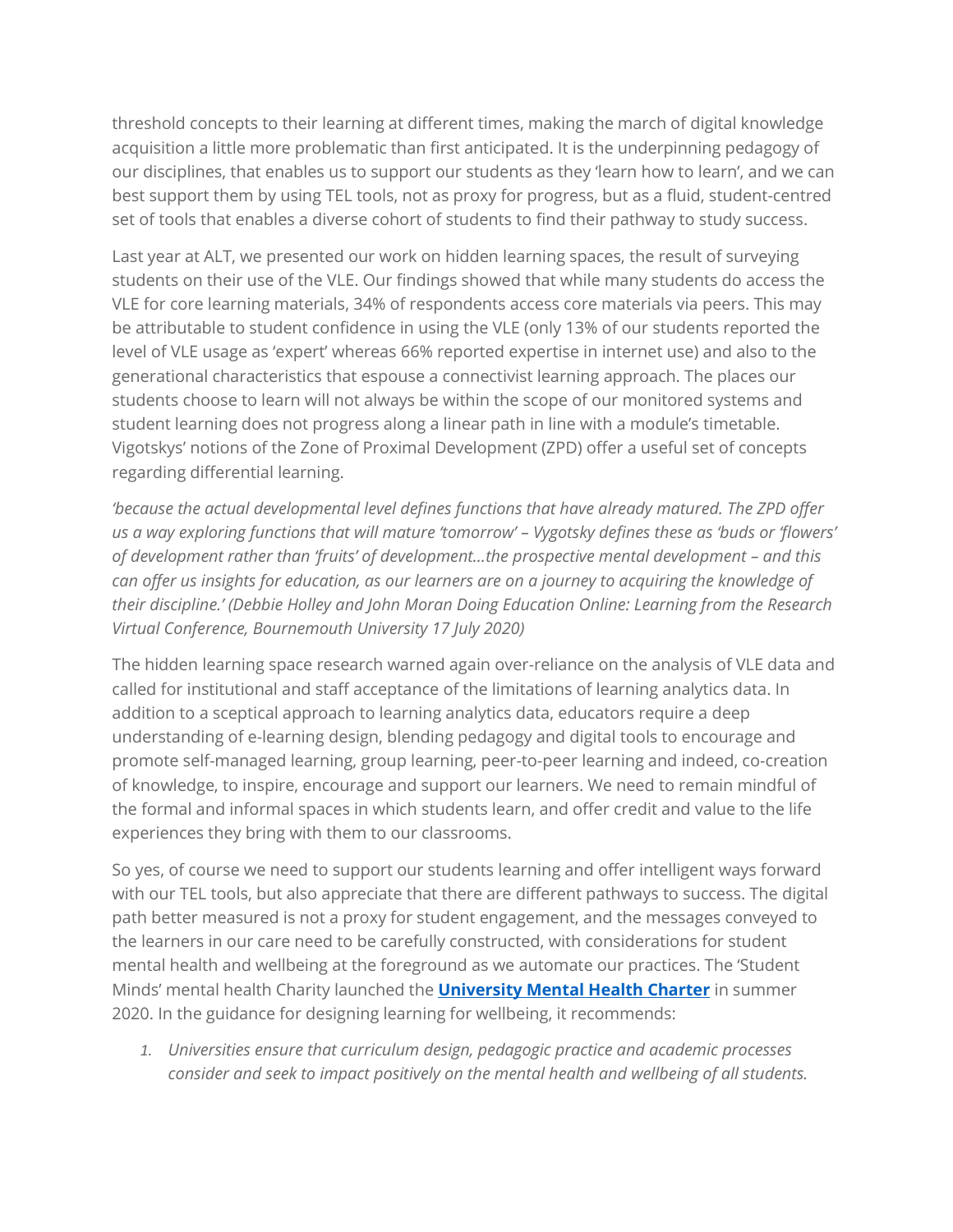With Covid-19 we know already student self-harm cases are rising across the sector and are all too aware of limitations in student access to high quality technology and fast internet connections. The National Union of Students (2020) 'Covid-19' pandemic survey identified twenty per cent of students struggling with access to online learning, with black, Asian and minority ethnic students, those from poorer backgrounds, care leavers, students with caring responsibilities and students with disabilities particularly impacted.

TEL toolkits have huge benefits to hard-pressed academics scaling up learning for online delivery in a hurry. The underpinning pedagogies need to have equal weighting and these need to be made explicit with best practice disciplinary research and evidence bases articulated. It falls to us, as we work in the pedagogy/technology overlapping and entwining spaces, to bring clarity and focus to learning design. Our students should not be overwhelmed, but supported and scaffolded by the technologies we deploy, as they learn, online, offline, in the workplace, in the community and spaces in between, on our devices, their devices and in ways that suit their complex lives.

Selected Reading:

Meyer, and Land, R (2001) Threshold Concepts and Troublesome Knowledge: Linkages to Ways of Thinking and Practising within the Disciplines **<http://www.leeds.ac.uk/educol/documents/142206.pdf>** [Accessed 4 August 2020]

National Union of Students, (2020). Coronavirus and Students Survey. April 2020. Available at **[https://www.nusconnect.org.uk/resources/covid-19-and-students-survey-report](https://eur02.safelinks.protection.outlook.com/?url=https%3A%2F%2Fwww.nusconnect.org.uk%2Fresources%2Fcovid-19-and-students-survey-report&data=02%7C01%7Cdholley%40bournemouth.ac.uk%7C7371351deb854ff5eff908d823e87200%7Cede29655d09742e4bbb5f38d427fbfb8%7C0%7C0%7C637298828532668877&sdata=iySjFhv5KztK5S%2BnqnMIyM79%2BHR7G%2BDQ3l58MUDpwbw%3D&reserved=0)** [Accessed 4 August 2020].

Ridgway, V.F., 1956. Dysfunctional consequences of performance measurements. *Administrative science quarterly*, *1*(2), pp.240-247. **<https://www.jstor.org/stable/pdf/2390989.pdf?seq=1>**

The Student Minds Mental Health Charter **<https://www.studentminds.org.uk/charter.html>** [Accessed 4 August 2020].

Vygotsky, L.S., 1980. *Mind in society: The development of higher psychological processes*. Harvard University Press.

## **Biographies:**

Debbie Holley is Professor of Learning Innovation at Bournemouth University, and Dr David Biggins is a senior academic in the Business School with research interests in Technology Enhanced Learning and learning analytics.